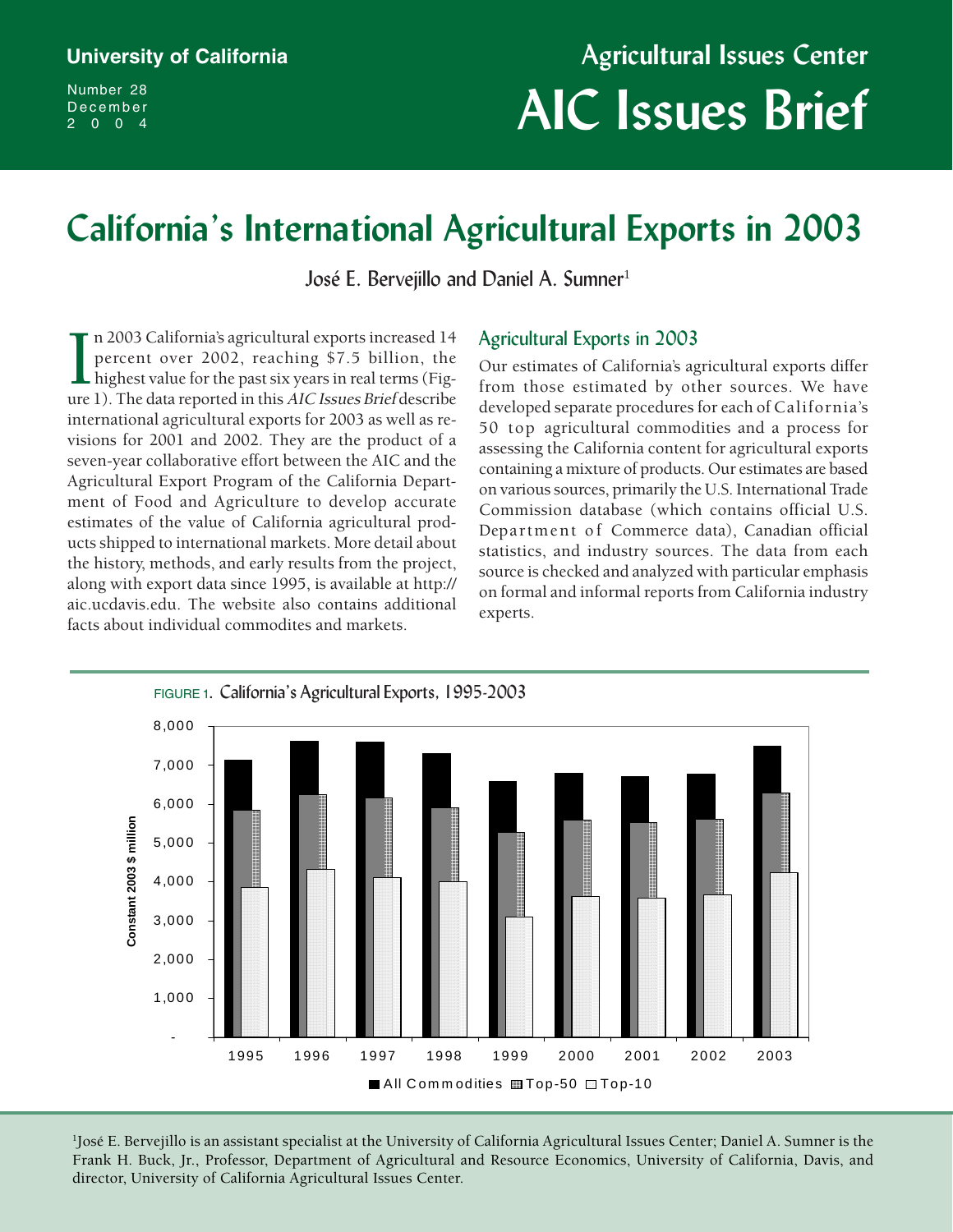| Rank<br>2003            | Commodity                         | 2001  | 2002<br>Export value \$ million | 2003   | % change<br>2003/20027  |
|-------------------------|-----------------------------------|-------|---------------------------------|--------|-------------------------|
| $\mathbf{1}$            | Almonds                           | 685.6 | 829.0                           | 1081.2 | 30                      |
| $\overline{c}$          | Cotton <sup>1</sup>               | 607.4 | 510.7                           | 676.4  | 32                      |
| 3                       | Wine                              | 474.7 | 485.0                           | 548.5  | 13                      |
| $\overline{\mathbf{4}}$ | <b>Table Grapes</b>               | 394.5 | 367.3                           | 386.3  | 5                       |
| 5                       | Oranges <sup>2</sup>              | 298.2 | 303.2                           | 343.9  | 13                      |
| 6                       | Dairy                             | 338.4 | 300.9                           | 326.2  | 8                       |
| $\overline{7}$          | Tomatoes, processed <sup>3</sup>  | 211.8 | 215.2                           | 230.8  | $\overline{7}$          |
| 8                       | Rice <sup>2</sup>                 | 168.3 | 183.3                           | 217.1  | 18                      |
| 9                       | Beef and products                 | 154.8 | 167.7                           | 214.7  | 28                      |
| 10                      | Walnuts                           | 179.1 | 183.9                           | 213.9  | 16                      |
| 11                      | Strawberries <sup>3</sup>         | 136.0 | 155.8                           | 197.1  | 27                      |
| 12                      | Lettuce <sup>1,3</sup>            | 150.0 | 159.6                           | 178.1  | 12                      |
| 13                      | Raisins                           | 144.1 | 151.9                           | 164.7  | 8                       |
| 14                      | Pistachios                        | 108.9 | 130.7                           | 135.3  | $\overline{\mathbf{4}}$ |
| 15                      | Prunes                            | 149.5 | 127.9                           | 133.6  | $\overline{4}$          |
| 16                      | Peaches/Nectarines                | 118.7 | 106.7                           | 125.8  | 18                      |
| 17                      | Hay                               | 86.3  | 103.9                           | 104.8  | 1                       |
| 18                      | Broccoli <sup>3</sup>             | 90.1  | 94.3                            | 97.2   | 3                       |
| 19                      | Lemons <sup>4</sup>               | 85.1  | 86.7                            | 78.6   | -9                      |
| 20                      | Carrots <sup>2,3</sup>            | 68.0  | 71.3                            | 75.7   | 6                       |
| 21                      | Cherries <sup>5</sup>             | 80.5  | 62.9                            | 65.4   | $\overline{\mathbf{4}}$ |
| 22                      | Plums                             | 53.5  | 54.9                            | 58.5   | $\overline{7}$          |
| 23                      | Tomatoes, fresh                   | 56.6  | 48.7                            | 54.0   | 11                      |
| 24                      | Cauliflower                       | 45.5  | 51.4                            | 53.2   | 3                       |
| 25                      | Grapefruit <sup>2</sup>           | 38.3  | 34.3                            | 48.0   | 40                      |
| 26                      | Celery                            | 46.0  | 42.3                            | 42.8   | 1                       |
| 27                      | Onions <sup>2</sup>               | 42.2  | 36.5                            | 42.7   | 17                      |
| 28                      | Melons <sup>6</sup>               | 39.3  | 40.0                            | 39.4   | $-2$                    |
| 29                      | Wheat <sup>5</sup>                | 30.0  | 26.9                            | 38.4   | 43                      |
| 30                      | Flowers & nursery 6               | 39.7  | 36.8                            | 37.8   | 3                       |
| 31                      | Grape juice                       | 31.4  | 28.5                            | 30.4   | $\overline{7}$          |
| 32                      | Asparagus                         | 31.0  | 17.1                            | 29.0   | 69                      |
| 33                      | Potatoes                          | 26.4  | 30.2                            | 28.3   | $-6$                    |
| 34                      | Garlic                            | 24.8  | 23.2                            | 22.3   | $-4$                    |
| 35                      | Bell & chili peppers <sup>6</sup> | 18.3  | 19.5                            | 21.9   | 12                      |
| 36                      | Apples                            | 29.2  | 31.1                            | 19.9   | $-36$                   |
| 37                      | Apricots                          | 15.6  | 17.5                            | 15.5   | $-12$                   |
| 38                      | Pears <sup>4</sup>                | 24.0  | 17.5                            | 14.5   | $-17$                   |
| 39                      | Dates                             | 11.5  | 10.9                            | 13.9   | 27                      |
| 40                      | Turkey                            | 17.4  | 5.6                             | 12.3   | 119                     |

# TABLE 1. California agricultural commodity export values and rankings, 2001 - 2003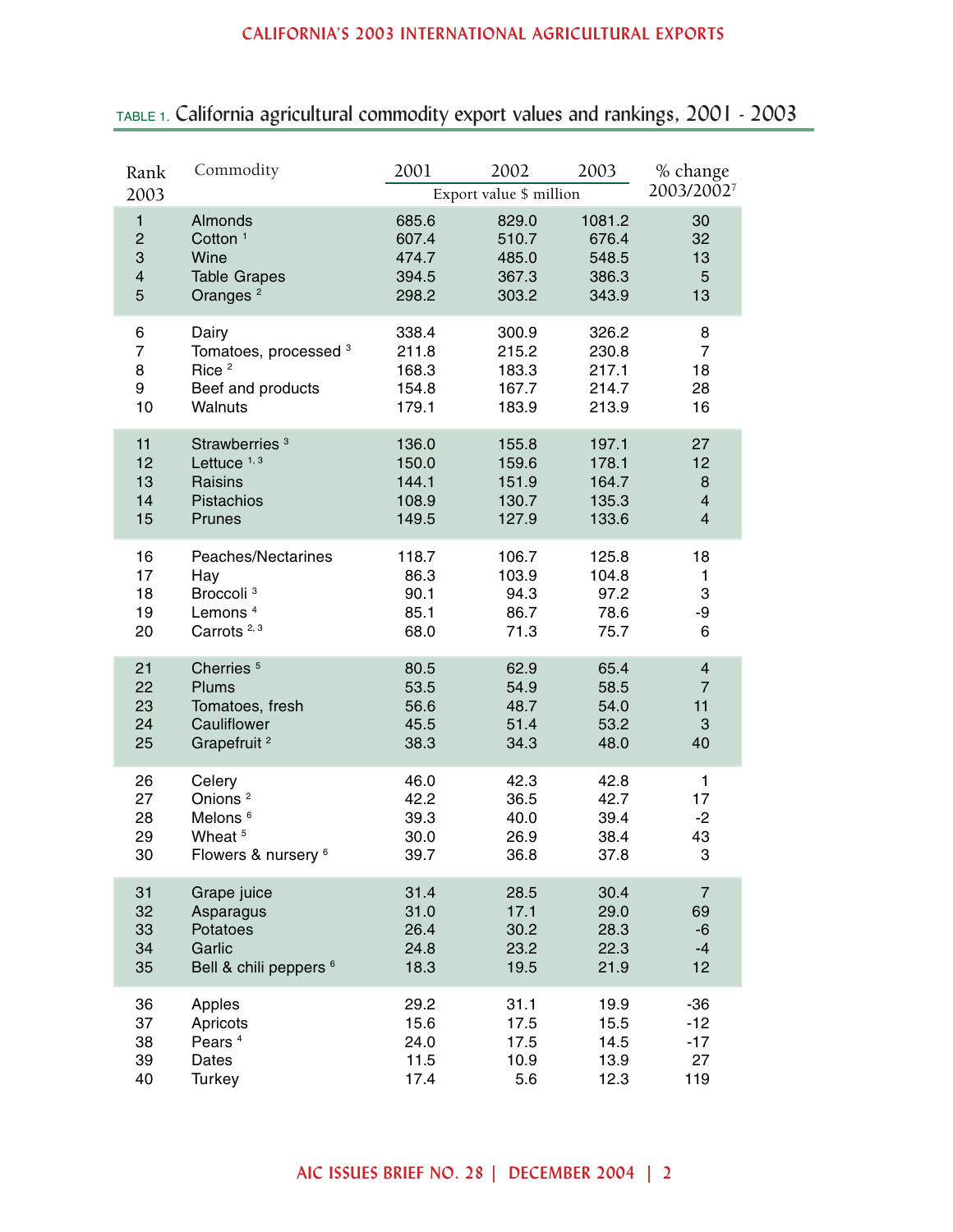| Rank<br>2003                          | Commodity              | 2001   | 2002<br>Export value \$ million | 2003   | % change<br>2003/20027 |
|---------------------------------------|------------------------|--------|---------------------------------|--------|------------------------|
| 41                                    | Olives                 | 10.3   | 11.3                            | 11.1   | $-2$                   |
| 42                                    | Cottonseed byproducts  | 7.0    | 6.9                             | 9.2    | 35                     |
| 43                                    | Kiwi                   | 6.4    | 7.6                             | 8.8    | 15                     |
| 44                                    | Figs                   | 6.7    | 7.1                             | 8.0    | 14                     |
| 45                                    | Dry Beans              | 5.6    | 10.4                            | 8.0    | $-23$                  |
| 46                                    | Eggs $3$               | 8.6    | 8.5                             | 6.4    | $-25$                  |
| 47                                    | Chickens               | 11.3   | 5.3                             | 5.5    | $\overline{2}$         |
| 48                                    | Artichokes             | 3.3    | 3.1                             | 2.9    | $-5$                   |
| 49                                    | Mushrooms <sup>2</sup> | 3.4    | 2.9                             | 2.1    | $-27$                  |
| 50                                    | Avocados               | 2.1    | 1.5                             | 1.5    | -3                     |
| <b>Total Principal Commodities</b>    |                        | 5415.3 | 5435.4                          | 6281.4 | 16                     |
| <b>Total Other Products</b>           |                        | 1173.4 | 1116.5                          | 1209.1 | 8                      |
| <b>Total All Agricultural Exports</b> |                        | 6588.7 | 6551.9                          | 7490.5 | 14                     |

TABLE 1. California agricultural commodity export values and rankings, 2001 - 2003 (continued)

 $^{\rm 1}$  Estimation method was re-calibrated and applied to 2001, 2002 and 2003 data.

2 2001 and 2002 figures were revised based on updated port data from the United States Department.

of Commerce, International Trade Commission.

3 2001 and 2002 figures were revised based on updated production data from the United States Department of Agriculture, National Agricultural Statistics Service.

4 2001 and 2002 figures were revised based on updated industry data.

5 2001 and 2002 estimation procedures were re-assessed, based on new information from industry sources.

6 2001 and 2002 figures were revised based on updated Canadian import data.

<sup>7</sup> Export values for each year are rounded. More precise numbers are used in the percent change calculations.

 While U.S. agricultural exports increased by 12 percent in 2003, California's exports increased by 14 percent. Table 1 provides agricultural export values and rankings by commodity for 2003 and revisions for 2001 and 2002. We include the top 50 agricultural products by export value and an "Other Products" category comprised of smaller commodities, mixtures of commodities, and other agricultural products for which the commodity composition is difficult to determine. Of the \$7,490 million in exports in 2003, \$6,281 million were associated with the 50 principal commodities and the remaining \$1,209 million were associated with other products and composites.

The top 10 export products have not changed much in the last nine years. Since 1995 almonds, cotton, table grapes, wine, processed tomatoes and rice have been in the top 10 commodities; dairy, oranges, beef and walnuts have been most years, and raisins were in this group until 1999 but have remained out of the top 10 since then. Overall, the top 10 products account for two-thirds of the total export value of the 50 principal commodities and more than half of all California's agricultural exports.

In 2003, thirty-seven of the 50 principal export products increased in export value while only 13 products decreased in export value. By and large, agricultural exports have been favored by a devalued dollar, which helps increase the competitiveness of U.S. products in international markets and leads to higher prices in U.S. dollar terms.

Almonds have been the top export commodity for several years and showed a 30 percent increase in export value in 2003, most of which is a result of higher prices. However, if the four grape export products—wine, table grapes, raisins and grape juice—are combined, the total value of grape exports is more than \$1.1 billion, slightly exceeding almond exports. The total value of exports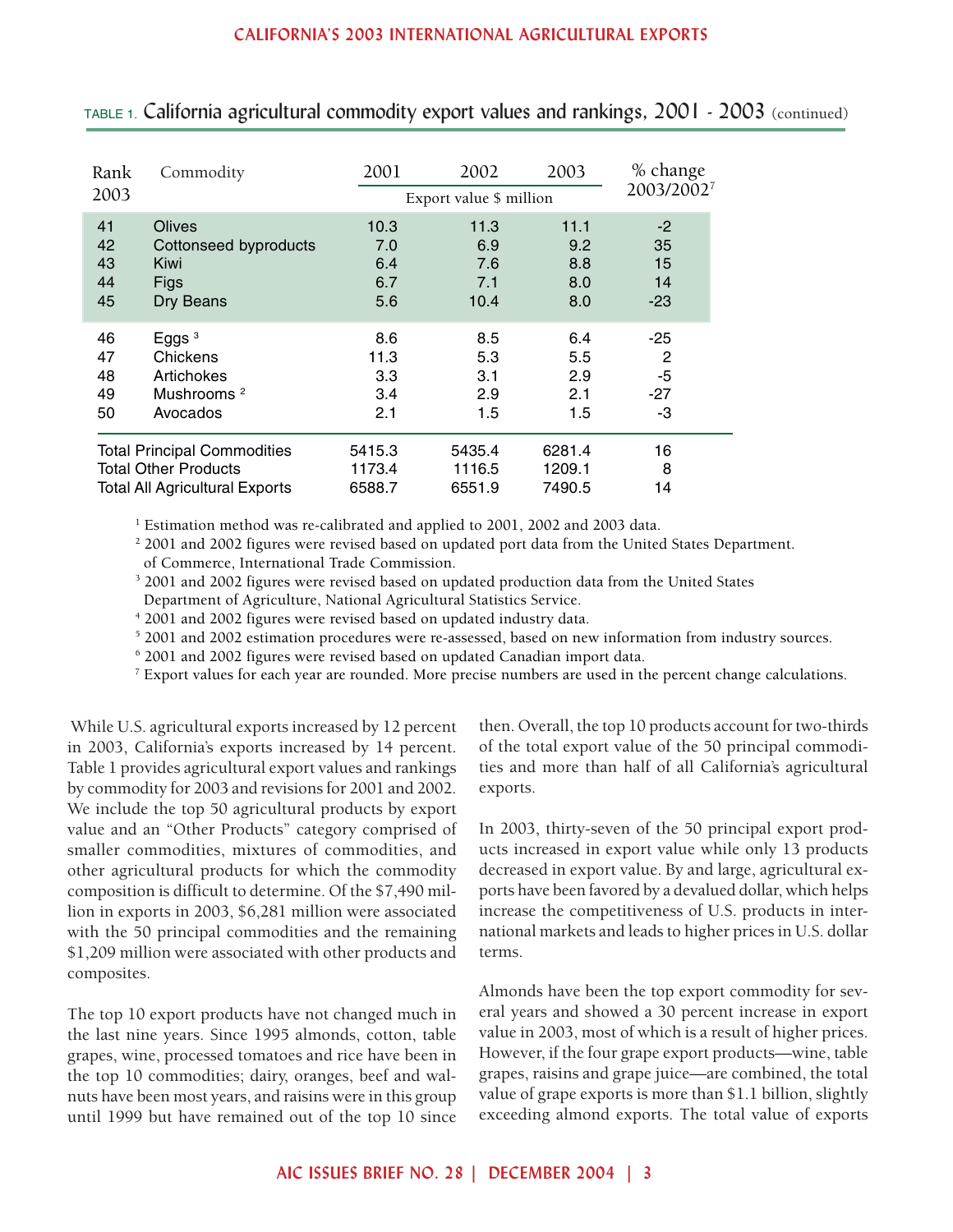

Note: Flowers and nursery are included in "Mixtures and others"

for the grape industry increased by more than 9 percent—wine exports were up 13 percent, but table grape and raisin exports grew by only 5 and 8 percent respectively.

Cotton exports increased from \$510 million in 2002, which was an especially poor year in terms of export value, to \$676 million in 2003. Total volume exported increased only 3 percent, with a net decrease in export volume of upland cotton. Because of much higher prices, the value of cotton exports increased overall by 32 percent, while exports of American Pima cotton increased by 82 percent in value. However, cotton exports remained well below the 1995-99 average annual value of approximately \$827 million.

The export value of oranges jumped from \$303 million in 2002 to \$344 million in 2003, a 13 percent increase. Export quantity increased by 31 percent and prices fell.

California's dairy products export value increased by 8 percent in 2003, partly because of a recovered Mexican market for nonfat dry milk. In 2002, reduced shipments to Mexico affected the state's exports of dairy products, but in 2003 total sales to Mexico from California more than doubled. Nevertheless, total exports of dairy products during 2003 were still less than during 2001.

The 2003 export value of processed tomatoes was \$231 million, 7 percent higher than 2002. Export quantity increased by 14 percent, despite the fact that production was 16 percent lower than the record crop in 2002.

Rice export value increased from \$183 million to \$217 million (18 percent) due to increased average export prices. Export quantities actually decreased for the second consecutive year and were 96 percent of the 2001 volume.

Beef and beef products export value increased 28 percent, from \$168 million to \$215 million. Export quantities increased 11 percent and reached the highest volume in the last five years.

Walnuts export value increased from \$184 million in 2002 to \$214 million in 2003, a 16 percent increase. Quantities exported increased 18 percent, but prices were slightly lower.

Other commodities that showed significant increases in export value were grapefruit, wheat, asparagus, turkey and cottonseed byproducts. Grapefruit exports benefited from growing markets in Korea, New Zealand and Malaysia. Wheat exports increased 43 percent, most of which resulted from increased shipments to Italy, a country that almost doubled its past imports of California's durum wheat. Asparagus exports increased by 69 percent. The year 2002 was a bad year for exports, and 2003 was closer to 2001 values. With lower prices and similar production level, volumes of asparagus exported to Canada and Western Europe increased dramatically.

Significant decreases in export values were recorded for apples, dry beans and mushrooms. Export value of apples and associated products decreased by 36 percent. An increase in export quantities of fresh apples was not enough to compensate for the reduced export prices. Dry bean exports decreased by 23 percent following a similar decrease in production. Mushroom exports decreased by 27 percent because of reduced demand from Canada for fresh mushrooms.

Figure 2 shows the share of total export value by commodity group. Horticultural commodities—fruits, wine, tree nuts and vegetables—accounted for 57 percent of the state's total agricultural export value. Most of the "Mixtures and Others" category is comprised of highly processed products which are not easily separated into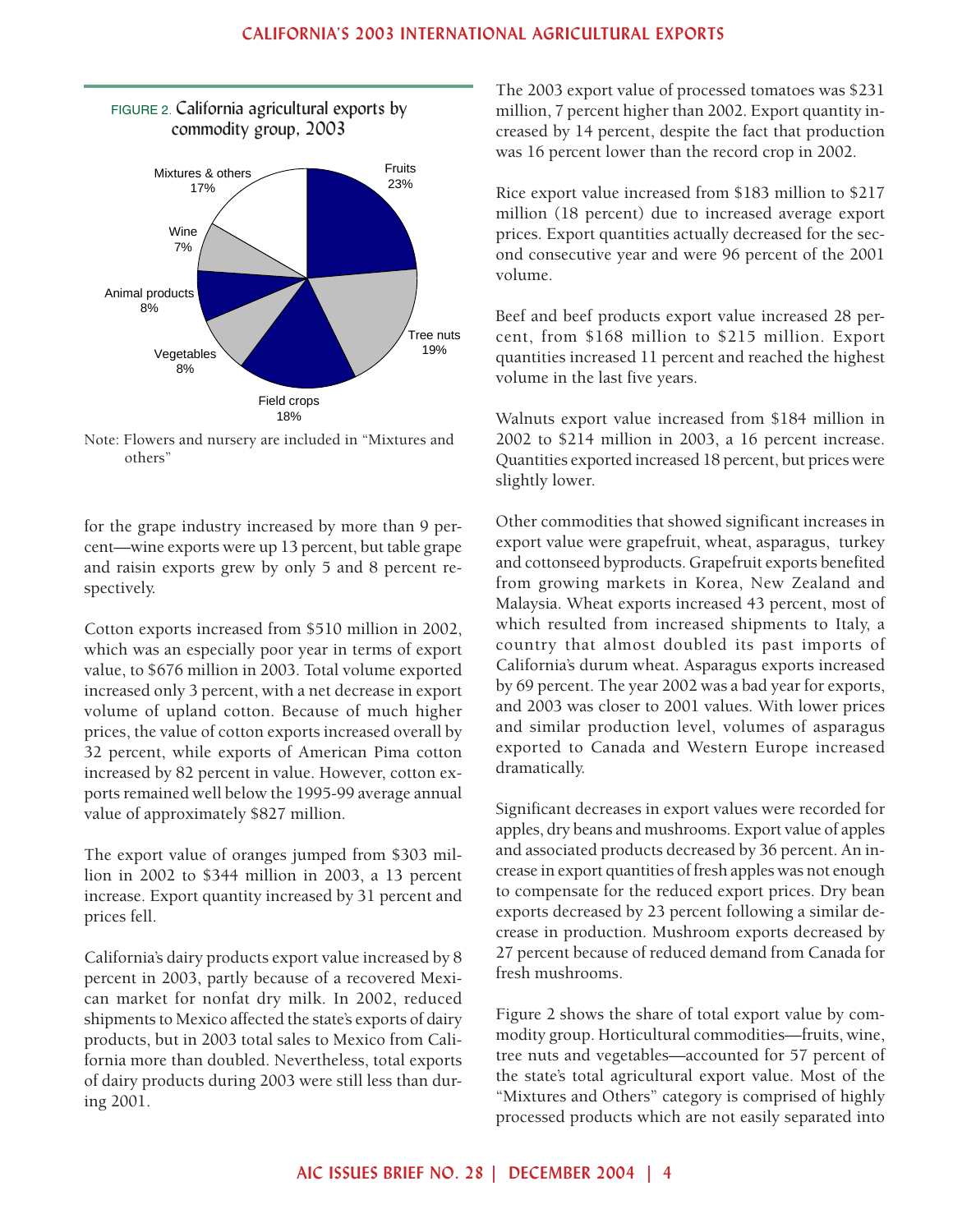| Commodity group              | $EU-15$ | Canada | Japan | Mexico | China/<br>H.Kong | Korea        | Rest of the<br>World | Grand<br>Total |
|------------------------------|---------|--------|-------|--------|------------------|--------------|----------------------|----------------|
|                              |         |        |       |        |                  |              |                      |                |
| Animal Products <sup>1</sup> |         |        | 22    | 35     | 9                | 15           | 17                   | 100            |
| Field crops                  | 7       | 14     | 18    | 7      | 10               | 6            | 37                   | 100            |
| <b>Flowers &amp; Nursery</b> | 18      | 43     | 5     | 26     | $\overline{2}$   |              | 5                    | 100            |
| Fruits <sup>2</sup>          | 11      | 31     | 15    | 6      | 11               | 6            | 20                   | 100            |
| Tree nuts                    | 54      | 6      | 10    | 2      | 4                | $\mathbf{2}$ | 22                   | 100            |
| Vegetables <sup>3</sup>      | 3       | 70     | 13    | 5      |                  | 0            | 8                    | 100            |
| Wine                         | 60      | 16     | 11    |        |                  | 1            | 10                   | 100            |
| All commodities <sup>4</sup> | 23      | 22     | 15    | 7      |                  | 5            | 22                   | 100            |

TABLE 2. Percent of California export value shipped to major markets by commodity group, 2001 - 2003

<sup>1</sup> Only beef and dairy products

2 Excluding avocados

3 Excluding mushrooms

4 Mixtures and food preparations not included.

individual commodities. The commodity groups whose value increased the most from 2002 to 2003 were tree nuts (25%) and field crops (21%).

#### **International Destinations**

California exports agricultural products to almost 150 countries, but 10 principal destinations account for 87 percent of the export value, and four destinations— Canada, the EU, Japan, and Mexico—account for two-thirds of that total. Figure 3 shows the share of total export value shipped to each of the top 10 countries, considering the EU as one country.

Canada has long been a leading market for California's agricultural exports, accounting for 22 to 23 percent of total exports. In 2003 the European Union (EU) became the leading market with 23 percent of total purchases. EU imports reached a record high of \$1.4 billion in 2003. Canada shifted to second place with 22 percent. Last year, European import values increased by 33 percent whereas Canada's purchases increased 18 percent. Canada is an important market for flowers, nursery products, vegetables and fresh fruits. The EU is important for wine, tree nuts, flowers and nursery, and fruits, particularly dried fruits such as raisins and prunes.

Canada imported at least \$2 million each of 40 separate commodities from California, and the EU imported \$2 million or more of each of 23 commodities, with only two (almonds and wine) accounting for 64 percent of all imports. The two principal products going to Canada (lettuce and strawberries) accounted for only 20 percent of all Canadian agricultural imports from California.

The China/Hong Kong market had displaced Mexico in 2002 but was again fifth in 2003 with more than 7 percent of total California shipments. China/Hong Kong increased purchases of California's agricultural products by 24 percent, but Mexico increased 56 percent. China/ Hong Kong's main imports were cotton, oranges and table grapes. Mexico's main imports were dairy products (40 percent of total Mexican purchases), cotton and table grapes.